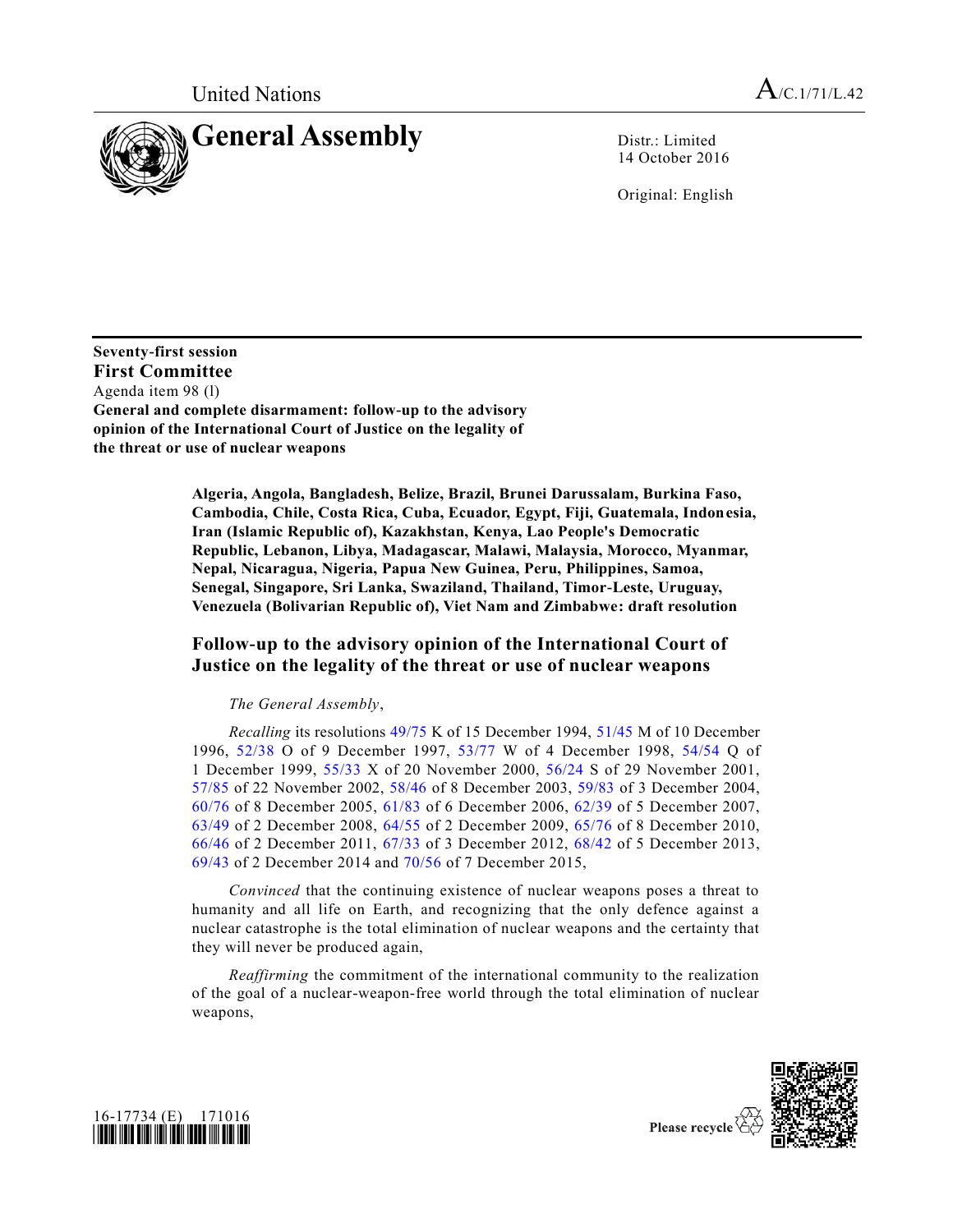*Mindful* of the solemn obligations of States parties, undertaken in article VI of the Treaty on the Non-Proliferation of Nuclear Weapons,<sup>1</sup> particularly to pursue negotiations in good faith on effective measures relating to cessation of the nuclear arms race at an early date and to nuclear disarmament,

*Recalling* the principles and objectives for nuclear non-proliferation and disarmament adopted at the 1995 Review and Extension Conference of the Parties to the Treaty on the Non-Proliferation of Nuclear Weapons,<sup>2</sup> the unequivocal commitment of nuclear-weapon States to accomplish the total elimination of their nuclear arsenals leading to nuclear disarmament, agreed at the 2000 Review Conference of the Parties to the Treaty on the Non-Proliferation of Nuclear Weapons,<sup>3</sup> and the action points agreed at the 2010 Review Conference of the Parties to the Treaty on the Non-Proliferation of Nuclear Weapons as part of the conclusions and recommendations for follow-on actions on nuclear disarmament,<sup>4</sup>

*Sharing the deep concern* at the catastrophic humanitarian consequences of any use of nuclear weapons, and in this context reaffirming the need for all States at all times to comply with applicable international law, including international humanitarian law,

*Calling upon* all nuclear-weapon States to undertake concrete disarmament efforts, and stressing that all States need to make special efforts to achieve and maintain a world without nuclear weapons,

*Noting* the five-point proposal for nuclear disarmament of the Secretary-General, in which he proposes, inter alia, the consideration of negotiations on a nuclear weapons convention or agreement on a framework of separate mutually reinforcing instruments, backed by a strong system of verification,

*Recalling* the adoption of the Comprehensive Nuclear-Test-Ban Treaty in its resolution [50/245](http://undocs.org/A/RES/50/245) of 10 September 1996, and expressing its satisfaction at the increasing number of States that have signed and ratified the Treaty,

Recognizing with satisfaction that the Antarctic Treaty,<sup>5</sup> the treaties of Tlatelolco,<sup>6</sup> Rarotonga,<sup>7</sup> Bangkok<sup>8</sup> and Pelindaba<sup>9</sup> and the Treaty on a Nuclear-Weapon-Free Zone in Central Asia, as well as Mongolia's nuclear-weapon-free status, are gradually freeing the entire southern hemisphere and adjacent areas covered by those treaties from nuclear weapons,

**\_\_\_\_\_\_\_\_\_\_\_\_\_\_\_\_\_\_**

<sup>1</sup> United Nations, *Treaty Series*, vol. 729, No. 10485.

<sup>2</sup> *1995 Review and Extension Conference of the Parties to the Treaty on the Non -Proliferation of Nuclear Weapons, Final Document, Part I* [\(NPT/CONF.1995/32](http://undocs.org/NPT/CONF.1995/32) (Part I) and Corr.2), annex, decision 2.

<sup>3</sup> See *2000 Review Conference of the Parties to the Treaty on the Non-Proliferation of Nuclear Weapons, Final Document*, vol. I [\(NPT/CONF.2000/28](http://undocs.org/NPT/CONF.2000/28) (Parts I and II)), part I, section entitled "Article VI and eighth to twelfth preambular paragraphs", para. 15.

<sup>4</sup> See *2010 Review Conference of the Parties to the Treaty on the Non-Proliferation of Nuclear Weapons, Final Document*, vols. I-III [\(NPT/CONF.2010/50](http://undocs.org/NPT/CONF.2010/50) (Vols. I-III)), vol. I, part I.

<sup>5</sup> United Nations, *Treaty Series*, vol. 402, No. 5778.

<sup>6</sup> Ibid., vol. 634, No. 9068.

<sup>7</sup> *The United Nations Disarmament Yearbook*, vol. 10: 1985 (United Nations publication, Sales No. E.86.IX.7), appendix VII.

<sup>8</sup> United Nations, *Treaty Series*, vol. 1981, No. 33873.

 $9$  [A/50/426,](http://undocs.org/A/50/426) annex.